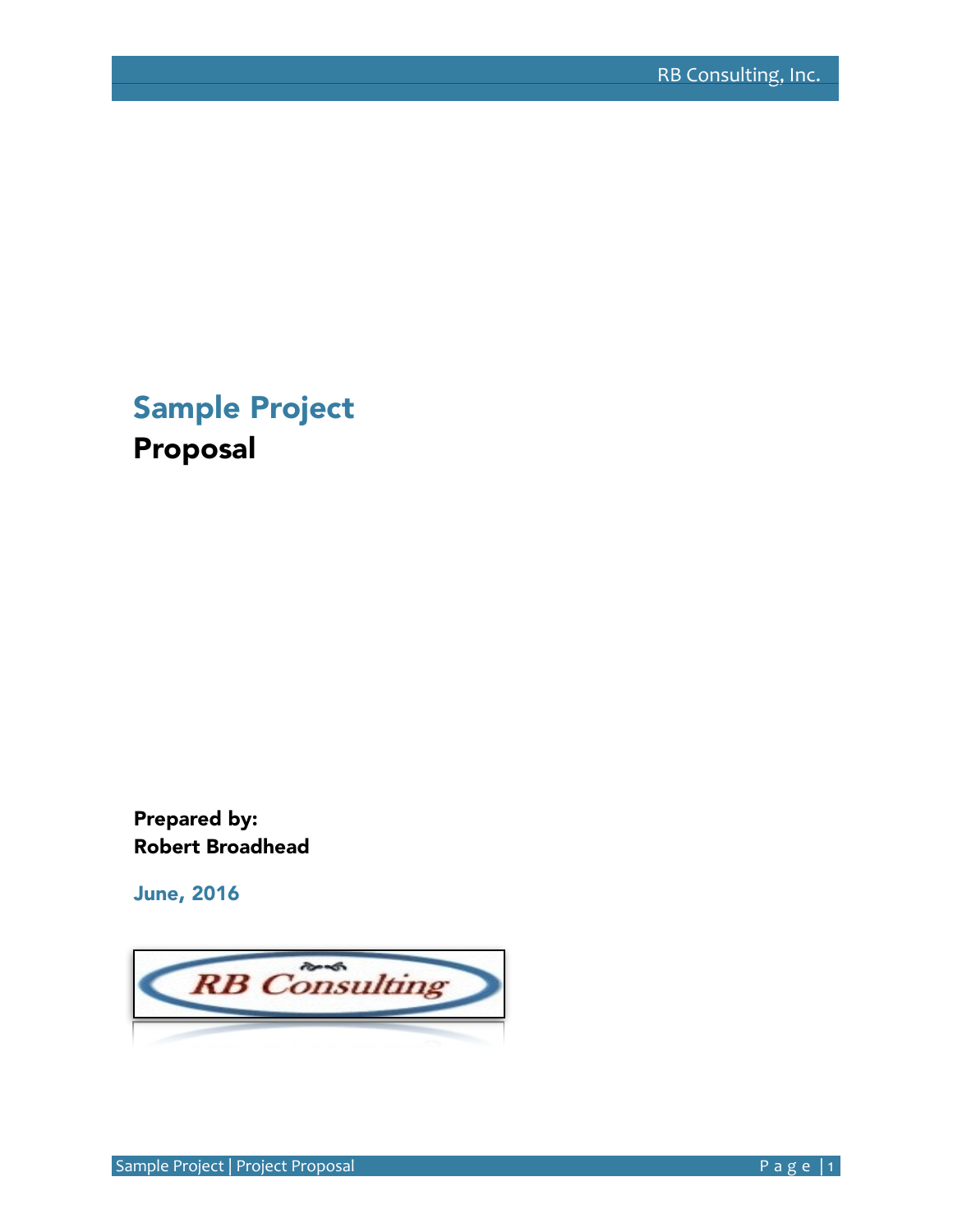## Project Summary

The information provided by the initial description brings out the following key requirements:

- Web based interface for payment gateway
- Ability to receive invoices in excel format
- Import of contract rates into the system
- Database design that support contract rates and shipping rules/rates (assumed)
- Validation of invoice based on current contracted rates
- Valid/Rejected Invoices reporting (assumed)

This breaks down in to the following deliverables at a high level:

- Database design/creation
- Web UI design
- User Login/Authentication
- Customer creation/setup
- Contract import/administration
- Invoice import
- Invoice validation
- Reporting (invoice validity)
- Build/deploy scripting
- Testing
- User and Administrator documentation (TBD)
- System security/password maintenance (TBD)

## High Level Estimate

#### The project has a few key milestones

The milestones are designed to provide an opportunity for regular client feedback and useful deliverables.

- Development environment decisions and creation includes agreement on a detail specification and requirements
- Navigation and look and feel design/implementation
- Database design and implementation

Project Plan/ Approach

## Milestone Based

A milestone based approach to the plan allows for a steady stream of communication between RBC and the customer to ensure the end product matches the visions of the client.

#### Weekly builds

Each week a build will be provided for review to see progress outside of milestone deliveries. Status will also be sent out each week.

#### **Milestones**

These are based on description and past experience. May be adjusted before job acceptance.